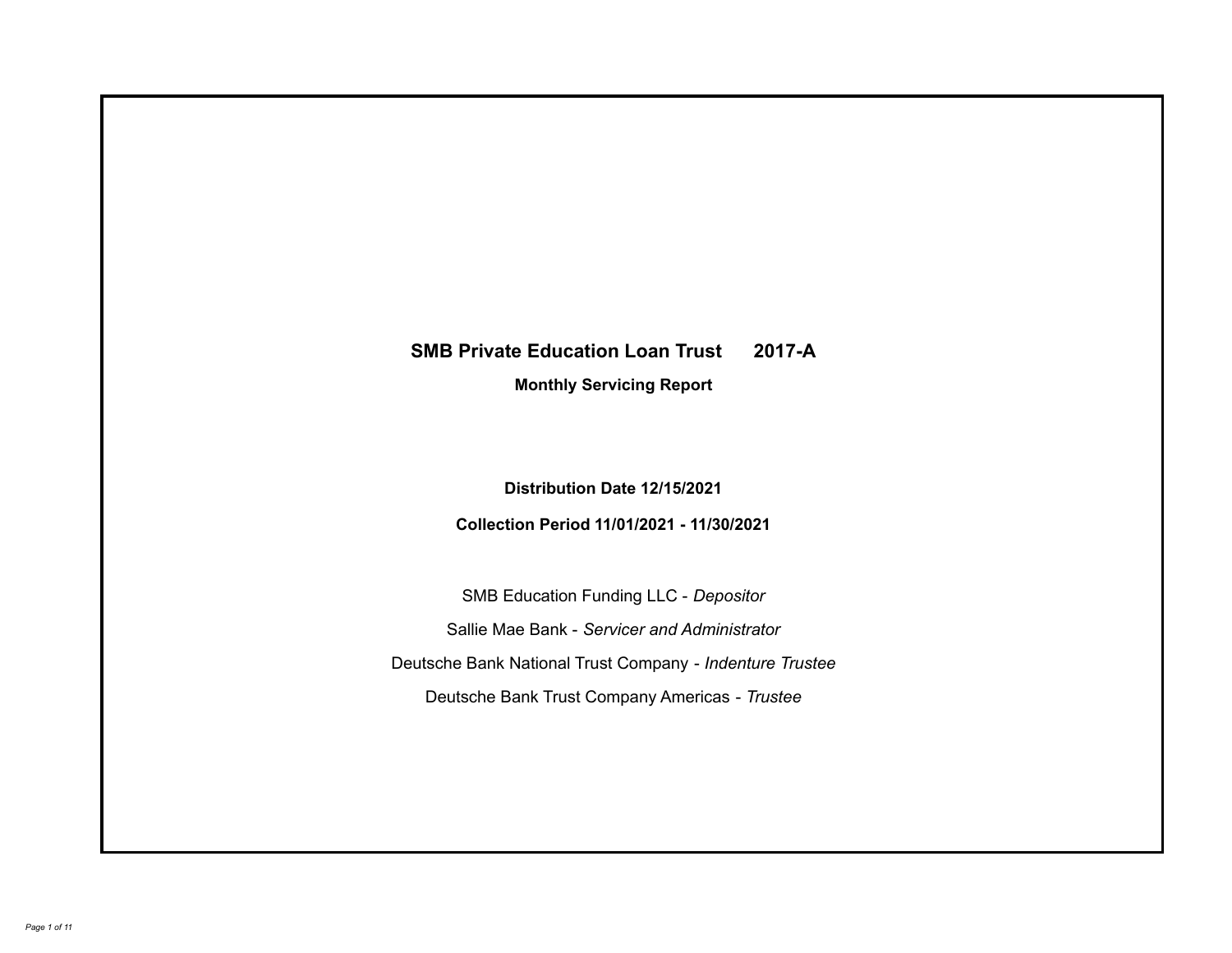A

| A | <b>Student Loan Portfolio Characteristics</b> |                                                 | Settlement Date<br>02/08/2017 | 10/31/2021            | 11/30/2021            |
|---|-----------------------------------------------|-------------------------------------------------|-------------------------------|-----------------------|-----------------------|
|   | <b>Principal Balance</b>                      |                                                 | \$806,367,084.33              | \$351,948,213.98      | \$345,432,878.07      |
|   | Interest to be Capitalized Balance            |                                                 | 46,940,641.95                 | 12,013,026.10         | 10,978,694.22         |
|   | Pool Balance                                  |                                                 | \$853,307,726.28              | \$363,961,240.08      | \$356,411,572.29      |
|   |                                               |                                                 |                               |                       |                       |
|   | Weighted Average Coupon (WAC)                 |                                                 | 8.52%                         | 7.72%                 | 7.73%                 |
|   | Weighted Average Remaining Term               |                                                 | 130.20                        | 124.66                | 124.47                |
|   | Number of Loans                               |                                                 | 76,140                        | 34,308                | 33,528                |
|   | Number of Borrowers                           |                                                 | 72,943                        | 32,708                | 31,967                |
|   | Pool Factor                                   |                                                 |                               | 0.426529878<br>10.51% | 0.417682345<br>10.51% |
|   |                                               | Since Issued Total Constant Prepayment Rate (1) |                               |                       |                       |
| B | <b>Debt Securities</b>                        | <b>Cusip/Isin</b>                               | 11/15/2021                    |                       | 12/15/2021            |
|   | A <sub>2</sub> A                              | 78448WAB1                                       | \$102,386,434.03              |                       | \$99,744,050.30       |
|   | A2B                                           | 78448WAC9                                       | \$102,386,434.03              |                       | \$99,744,050.30       |
|   | В                                             | 78448WAD7                                       | \$50,000,000.00               |                       | \$50,000,000.00       |
| C |                                               |                                                 |                               |                       |                       |
|   | <b>Certificates</b>                           | <b>Cusip/Isin</b>                               | 11/15/2021                    |                       | 12/15/2021            |
|   | Residual                                      | 78448W105                                       | \$100,000.00                  |                       | \$100,000.00          |
| D | <b>Account Balances</b>                       |                                                 | 11/15/2021                    |                       | 12/15/2021            |
|   |                                               |                                                 |                               |                       |                       |
|   | Reserve Account Balance                       |                                                 | \$2,161,726.00                |                       | \$2,161,726.00        |
| E | <b>Asset / Liability</b>                      |                                                 | 11/15/2021                    |                       | 12/15/2021            |
|   | Overcollateralization Percentage              |                                                 | 30.00%                        |                       | 30.00%                |
|   | Specified Overcollateralization Amount        |                                                 | \$109,188,372.02              |                       | \$106,923,471.69      |

Actual Overcollateralization Amount \$109,188,372.02 Specified Overcollateralization Amount

(1) For additional information, see 'Since Issued CPR Methodology' found in section VIII of this report .

\$106,923,471.69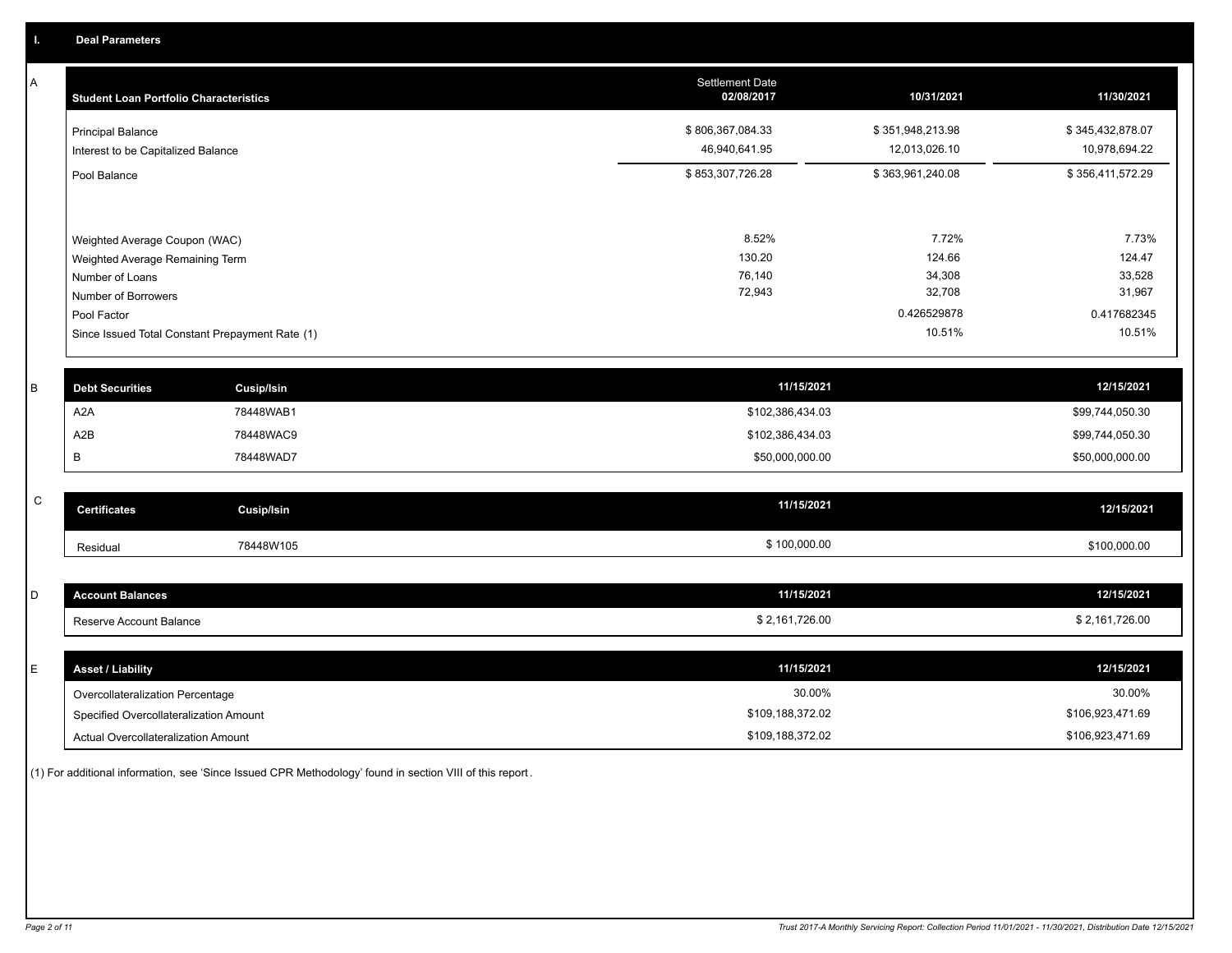## **II. 2017-A Trust Activity 11/01/2021 through 11/30/2021**

## **Total Principal Receipts \$ 7,015,935.14**  Other Principal Deposits 90,925.12 Servicer Principal Reimbursement 0.00 Seller Principal Reimbursement 0.00 Borrower Principal 6,925,010.02 A **Student Loan Principal Receipts**

## B **Student Loan Interest Receipts**

| <b>Total Interest Receipts</b>  | \$1,960,908.62 |
|---------------------------------|----------------|
| Other Interest Deposits         | 13,508.99      |
| Servicer Interest Reimbursement | 0.00           |
| Seller Interest Reimbursement   | 0.00           |
| Borrower Interest               | 1,947,399.63   |

| С        | <b>Recoveries on Realized Losses</b>                             | \$113,694.80   |
|----------|------------------------------------------------------------------|----------------|
| D        | <b>Investment Income</b>                                         | \$212.55       |
| Е        | <b>Funds Borrowed from Next Collection Period</b>                | \$0.00         |
| F.       | Funds Repaid from Prior Collection Period                        | \$0.00         |
| G        | Loan Sale or Purchase Proceeds                                   | \$0.00         |
| H        | Initial Deposits to Distribution Account                         | \$0.00         |
|          | <b>Excess Transferred from Other Accounts</b>                    | \$0.00         |
| J        | <b>Borrower Benefit Reimbursements</b>                           | \$0.00         |
| K        | <b>Other Deposits</b>                                            | \$0.00         |
| <b>L</b> | <b>Other Fees Collected</b>                                      | \$0.00         |
| М        | <b>AVAILABLE FUNDS</b>                                           | \$9,090,751.11 |
| N        | Non-Cash Principal Activity During Collection Period             | \$500,599.23   |
| $\circ$  | Aggregate Purchased Amounts by the Depositor, Servicer or Seller | \$104,434.11   |
| P        | Aggregate Loan Substitutions                                     | \$0.00         |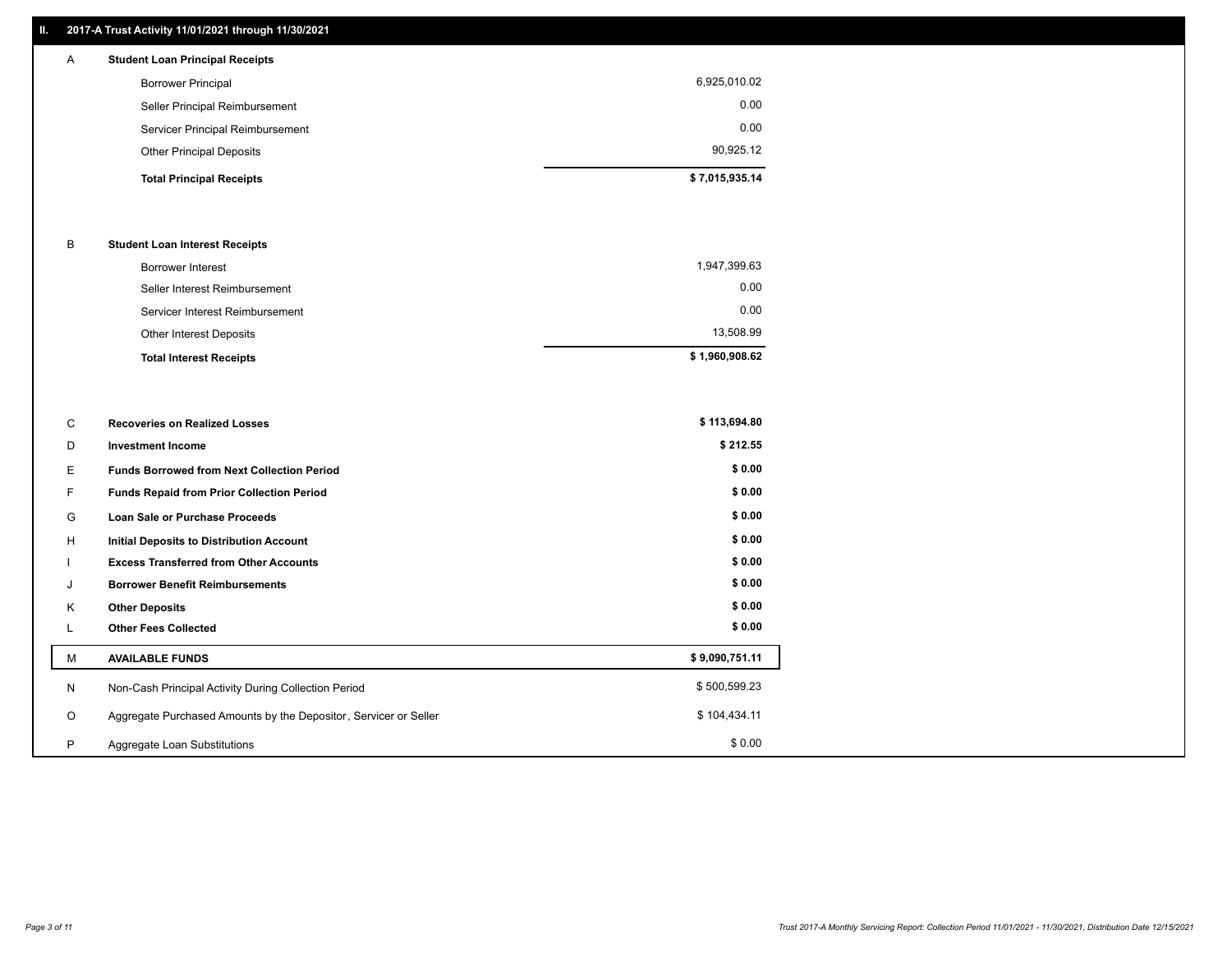|                   |                       |                          |         |                                                           | <b>Loans by Repayment Status</b> |                            |                          |         |                                                           |                |                            |
|-------------------|-----------------------|--------------------------|---------|-----------------------------------------------------------|----------------------------------|----------------------------|--------------------------|---------|-----------------------------------------------------------|----------------|----------------------------|
|                   |                       |                          |         | 11/30/2021                                                |                                  |                            |                          |         | 10/31/2021                                                |                |                            |
|                   |                       | <b>Wtd Avg</b><br>Coupon | # Loans | Principal and<br><b>Interest Accrued</b><br>to Capitalize | % of Principal                   | % of Loans in<br>Repay (1) | <b>Wtd Avg</b><br>Coupon | # Loans | Principal and<br><b>Interest Accrued</b><br>to Capitalize | % of Principal | % of Loans in<br>Repay (1) |
| INTERIM:          | IN SCHOOL             | 8.82%                    | 531     | \$7,944,278.69                                            | 2.229%                           | $-$ %                      | 8.82%                    | 531     | \$7,922,015.98                                            | 2.177%         | $-$ %                      |
|                   | GRACE                 | 8.75%                    | 201     | \$3,252,678.04                                            | 0.913%                           | $-$ %                      | 8.83%                    | 369     | \$5,525,502.89                                            | 1.518%         | $-$ %                      |
|                   | <b>DEFERMENT</b>      | 8.64%                    | 2,455   | \$32,877,480.76                                           | 9.225%                           | $-$ %                      | 8.63%                    | 2,474   | \$32,946,530.36                                           | 9.052%         | $-$ %                      |
| <b>REPAYMENT:</b> | <b>CURRENT</b>        | 7.58%                    | 28,892  | \$292,437,208.69                                          | 82.050%                          | 93.629%                    | 7.56%                    | 29,474  | \$297,325,367.94                                          | 81.691%        | 93.626%                    |
|                   | 30-59 DAYS DELINQUENT | 8.06%                    | 517     | \$7,147,426.77                                            | 2.005%                           | 2.288%                     | 7.94%                    | 450     | \$5,985,284.30                                            | 1.644%         | 1.885%                     |
|                   | 60-89 DAYS DELINQUENT | 8.09%                    | 231     | \$3,306,847.92                                            | 0.928%                           | 1.059%                     | 8.02%                    | 244     | \$3,792,204.33                                            | 1.042%         | 1.194%                     |
|                   | 90+ DAYS DELINQUENT   | 7.77%                    | 196     | \$3,035,381.14                                            | 0.852%                           | 0.972%                     | 7.90%                    | 171     | \$2,587,118.47                                            | 0.711%         | 0.815%                     |
|                   | FORBEARANCE           | 7.63%                    | 505     | \$6,410,270.28                                            | 1.799%                           | 2.052%                     | 7.63%                    | 595     | \$7,877,215.81                                            | 2.164%         | 2.480%                     |
| <b>TOTAL</b>      |                       |                          | 33,528  | \$356,411,572.29                                          | 100.00%                          | 100.00%                    |                          | 34,308  | \$363,961,240.08                                          | 100.00%        | 100.00%                    |

Percentages may not total 100% due to rounding \*

1 Loans classified in "Repayment" include any loan for which interim interest only, \$25 fixed payments or full principal and interest payments are due.

|                         | <b>Loans by Borrower Status</b>                                                                                            |                          |         |                                                                  |                |                                |                          |         |                                                                  |                |                                |
|-------------------------|----------------------------------------------------------------------------------------------------------------------------|--------------------------|---------|------------------------------------------------------------------|----------------|--------------------------------|--------------------------|---------|------------------------------------------------------------------|----------------|--------------------------------|
|                         |                                                                                                                            |                          |         | 11/30/2021                                                       |                |                                | 10/31/2021               |         |                                                                  |                |                                |
|                         |                                                                                                                            | <b>Wtd Avg</b><br>Coupon | # Loans | <b>Principal and</b><br><b>Interest Accrued</b><br>to Capitalize | % of Principal | % of Loans in<br>P&I Repay (2) | <b>Wtd Avg</b><br>Coupon | # Loans | <b>Principal and</b><br><b>Interest Accrued</b><br>to Capitalize | % of Principal | % of Loans in<br>P&I Repay (2) |
| <b>INTERIM:</b>         | IN SCHOOL                                                                                                                  | 8.45%                    | 1,010   | \$14,689,852.88                                                  | 4.122%         | $-$ %                          | 8.45%                    | 1,010   | \$14,652,855.42                                                  | 4.026%         | $-$ %                          |
|                         | <b>GRACE</b>                                                                                                               | 8.15%                    | 421     | \$6,408,879.26                                                   | 1.798%         | $-$ %                          | 8.28%                    | 755     | \$10,928,550.32                                                  | 3.003%         | $-$ %                          |
|                         | <b>DEFERMENT</b>                                                                                                           | 8.25%                    | 4,458   | \$56,881,302.05                                                  | 15.959%        | $-$ %                          | 8.25%                    | 4,509   | \$57,030,681.29                                                  | 15.669%        | $-$ %                          |
| P&I REPAYMENT:          | <b>CURRENT</b>                                                                                                             | 7.55%                    | 26,214  | \$258,954,876.71                                                 | 72.656%        | 93.005%                        | 7.54%                    | 26,596  | \$261,383,673.67                                                 | 71.816%        | 92.904%                        |
|                         | 30-59 DAYS DELINQUENT                                                                                                      | 8.06%                    | 500     | \$6,832,592.45                                                   | 1.917%         | 2.454%                         | 7.93%                    | 434     | \$5,768,678.75                                                   | 1.585%         | 2.050%                         |
|                         | 60-89 DAYS DELINQUENT                                                                                                      | 8.07%                    | 226     | \$3,224,952.88                                                   | 0.905%         | 1.158%                         | 8.02%                    | 243     | \$3,775,916.90                                                   | 1.037%         | 1.342%                         |
|                         | 90+ DAYS DELINQUENT                                                                                                        | 7.78%                    | 194     | \$3,008,845.78                                                   | 0.844%         | 1.081%                         | 7.87%                    | 166     | \$2,543,667.92                                                   | 0.699%         | 0.904%                         |
|                         | <b>FORBEARANCE</b>                                                                                                         | 7.63%                    | 505     | \$6,410,270.28                                                   | 1.799%         | 2.302%                         | 7.63%                    | 595     | \$7,877,215.81                                                   | 2.164%         | 2.800%                         |
| <b>TOTAL</b><br>$\star$ | Percentages may not total 100% due to rounding                                                                             |                          | 33,528  | \$356,411,572.29                                                 | 100.00%        | 100.00%                        |                          | 34,308  | \$363,961,240.08                                                 | 100.00%        | 100.00%                        |
| 2                       | Loans classified in "P&I Repayment" includes only those loans for which scheduled principal and interest payments are due. |                          |         |                                                                  |                |                                |                          |         |                                                                  |                |                                |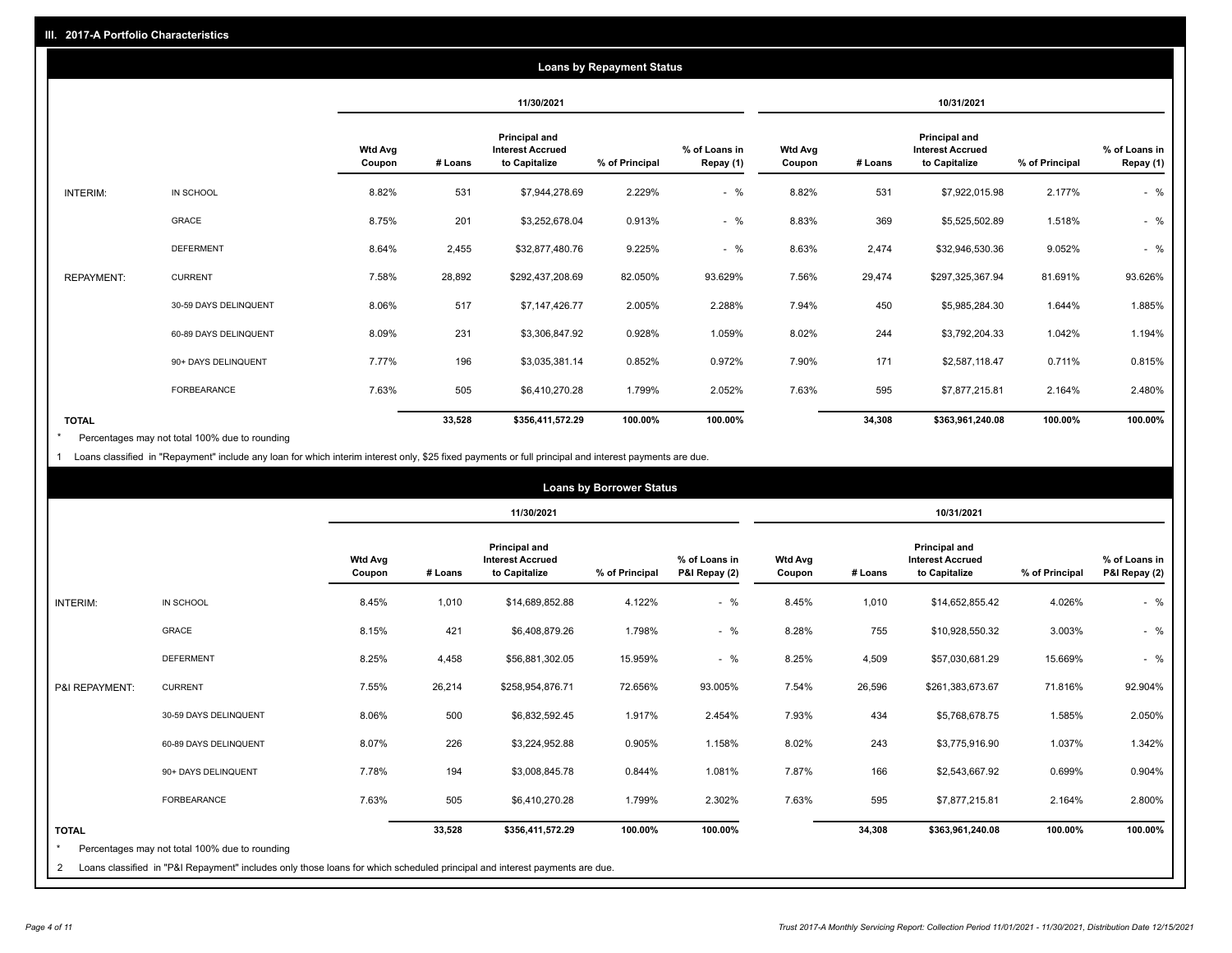|                                                                                        | 11/30/2021       | 10/31/2021       |  |
|----------------------------------------------------------------------------------------|------------------|------------------|--|
| Pool Balance                                                                           | \$356,411,572.29 | \$363,961,240.08 |  |
| Total # Loans                                                                          | 33,528           | 34,308           |  |
| Total # Borrowers                                                                      | 31,967           | 32,708           |  |
| Weighted Average Coupon                                                                | 7.73%            | 7.72%            |  |
| Weighted Average Remaining Term                                                        | 124.47           | 124.66           |  |
| Percent of Pool - Cosigned                                                             | 93.2%            | 93.2%            |  |
| Percent of Pool - Non Cosigned                                                         | 6.8%             | 6.8%             |  |
| Borrower Interest Accrued for Period                                                   | \$2,203,332.99   | \$2,317,219.09   |  |
| Outstanding Borrower Interest Accrued                                                  | \$14,482,032.89  | \$15,601,655.08  |  |
| Gross Principal Realized Loss - Periodic *                                             | \$815,216.85     | \$851,708.22     |  |
| Gross Principal Realized Loss - Cumulative *                                           | \$36,483,102.60  | \$35,667,885.75  |  |
| Recoveries on Realized Losses - Periodic                                               | \$113,694.80     | \$89,743.64      |  |
| Recoveries on Realized Losses - Cumulative                                             | \$5,284,855.01   | \$5,171,160.21   |  |
| Net Losses - Periodic                                                                  | \$701,522.05     | \$761,964.58     |  |
| Net Losses - Cumulative                                                                | \$31,198,247.59  | \$30,496,725.54  |  |
| Non-Cash Principal Activity - Capitalized Interest                                     | \$1,336,950.33   | \$1,094,274.25   |  |
| Since Issued Total Constant Prepayment Rate (CPR) (1)                                  | 10.51%           | 10.51%           |  |
| <b>Loan Substitutions</b>                                                              | \$0.00           | \$0.00           |  |
| <b>Cumulative Loan Substitutions</b>                                                   | \$0.00           | \$0.00           |  |
| <b>Unpaid Servicing Fees</b>                                                           | \$0.00           | \$0.00           |  |
| <b>Unpaid Administration Fees</b>                                                      | \$0.00           | \$0.00           |  |
| <b>Unpaid Carryover Servicing Fees</b>                                                 | \$0.00           | \$0.00           |  |
| Note Interest Shortfall                                                                | \$0.00           | \$0.00           |  |
| Loans in Modification                                                                  | \$31,947,989.71  | \$33,203,596.77  |  |
| % of Loans in Modification as a % of Loans in Repayment (P&I)                          | 11.75%           | 12.14%           |  |
| % Annualized Gross Principal Realized Loss - Periodic as a %                           |                  |                  |  |
| of Loans in Repayment (P&I) * 12                                                       | 3.60%            | 3.74%            |  |
| % Gross Principal Realized Loss - Cumulative as a % of<br><b>Original Pool Balance</b> | 4.28%            | 4.18%            |  |

\* In accordance with the Servicer's current policies and procedures, after September 1, 2017 loans subject to bankruptcy claims generally will not be reported as a charged- off unless and until they are delinquent for 120

(1) For additional information, see 'Since Issued CPR Methodology' found in section VIII of this report .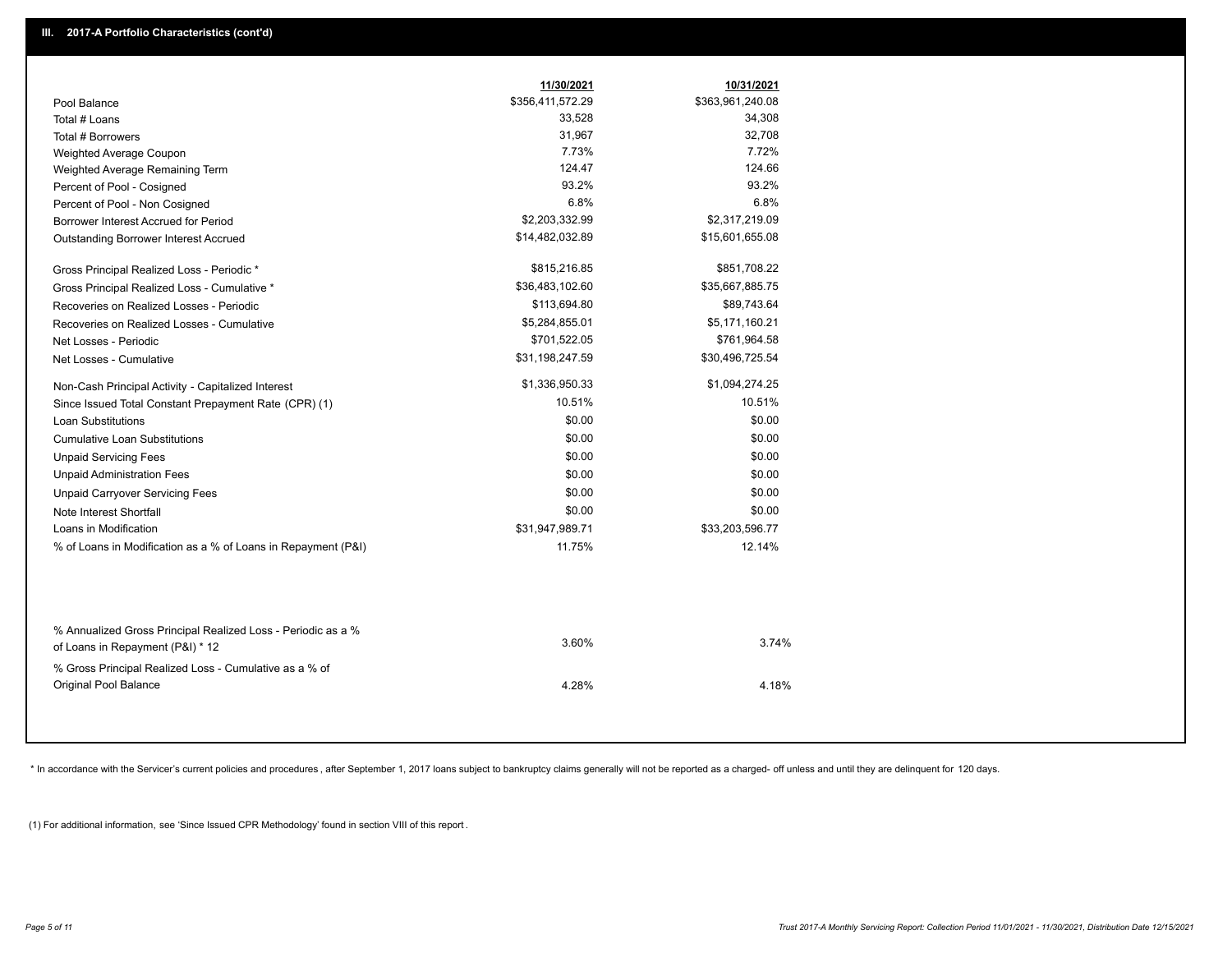#### **Loan Program**  A

|                                    | Weighted<br>Average | # LOANS     | <b>\$ AMOUNT</b> | $%$ *     |
|------------------------------------|---------------------|-------------|------------------|-----------|
| - Smart Option Interest-Only Loans | 6.64%               | 6,875       | \$47,690,985.29  | 13.381%   |
| - Smart Option Fixed Pay Loans     | 7.74%               | 8.832       | \$112,283,705.69 | 31.504%   |
| - Smart Option Deferred Loans      | 7.99%               | 17.821      | \$196,436,881.31 | 55.115%   |
| - Other Loan Programs              | $0.00\%$            | $\mathbf 0$ | \$0.00           | $0.000\%$ |
| <b>Total</b>                       | 7.73%               | 33,528      | \$356,411,572.29 | 100.000%  |

\* Percentages may not total 100% due to rounding

B

C

**Index Type**

|                       | Weighted<br>Average | # LOANS | <b>\$ AMOUNT</b> | % *       |
|-----------------------|---------------------|---------|------------------|-----------|
| - Fixed Rate Loans    | 7.86%               | 7,159   | \$90,696,581.50  | 25.447%   |
| - LIBOR Indexed Loans | 7.69%               | 26,369  | \$265,714,990.79 | 74.553%   |
| - Other Index Rates   | $0.00\%$            | 0       | \$0.00           | $0.000\%$ |
| <b>Total</b>          | 7.73%               | 33,528  | \$356,411,572.29 | 100.000%  |

\* Percentages may not total 100% due to rounding

## **Weighted Average Recent FICO**

| (2)<br>Wtd Avg Recent FICO Band | # LOANS | <b>\$ AMOUNT</b> | $%$ *    |
|---------------------------------|---------|------------------|----------|
| 0 - 639                         | 2,058   | \$23,822,148.58  | 6.684%   |
| 640 - 669                       | 2,078   | \$24,189,775.64  | 6.787%   |
| 670 - 699                       | 3,384   | \$37,920,189.71  | 10.639%  |
| 700 - 739                       | 7,089   | \$79,101,866.14  | 22.194%  |
| $740 +$                         | 18,916  | \$191,357,430.17 | 53.690%  |
| $N/A^{(1)}$                     | 3       | \$20,162.05      | 0.006%   |
| <b>Total</b>                    | 33,528  | \$356,411,572.29 | 100.000% |
|                                 |         |                  |          |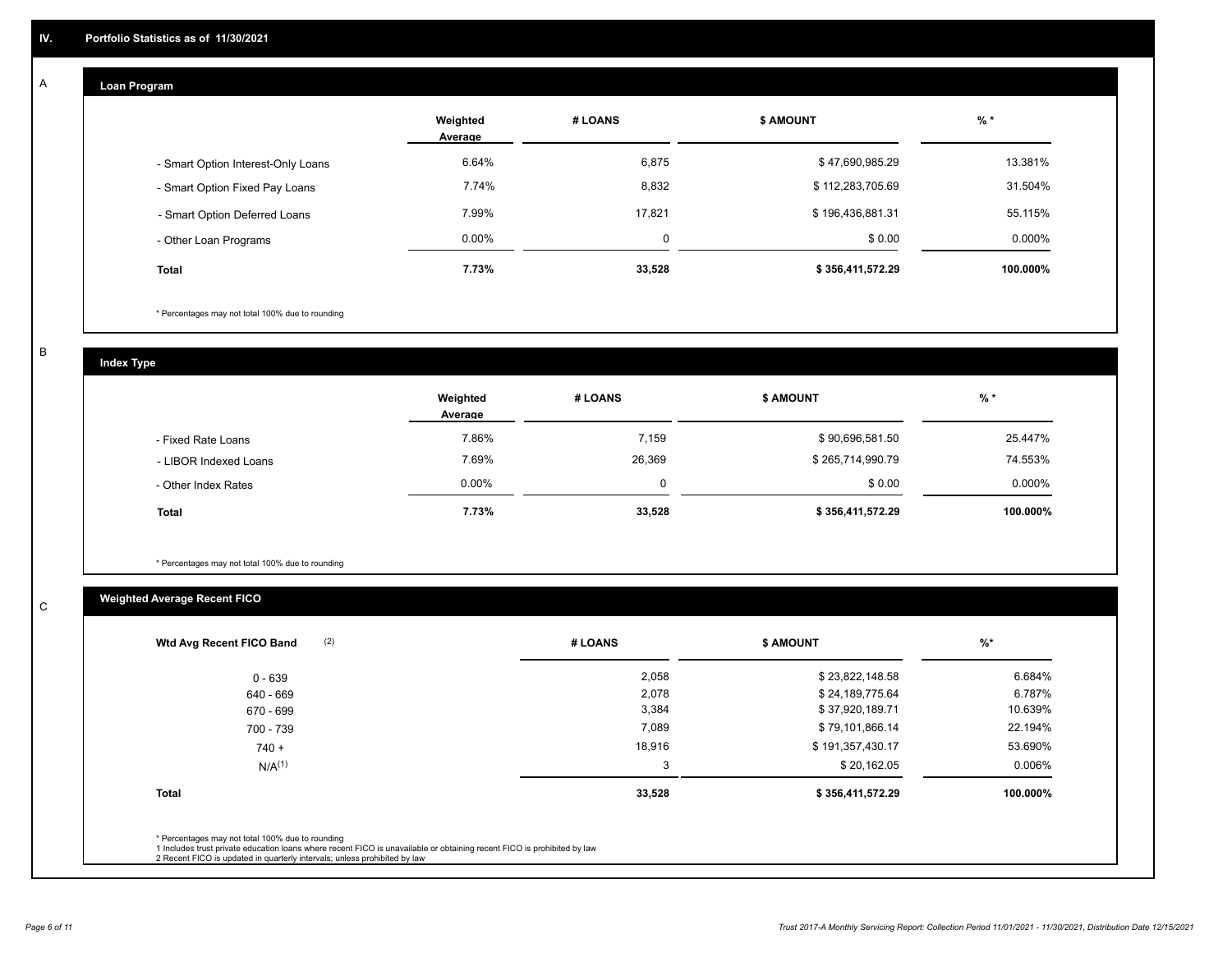| ۷. |       | 2017-A Reserve Account, Principal Distribution, and R-2 Certificate Calculations                                                                                                                           |                  |  |
|----|-------|------------------------------------------------------------------------------------------------------------------------------------------------------------------------------------------------------------|------------------|--|
| А. |       | <b>Reserve Account</b>                                                                                                                                                                                     |                  |  |
|    |       | Specified Reserve Account Balance                                                                                                                                                                          | \$2,161,726.00   |  |
|    |       | Actual Reserve Account Balance                                                                                                                                                                             | \$2,161,726.00   |  |
| В. |       | <b>Principal Distribution Amount</b>                                                                                                                                                                       |                  |  |
|    | i.    | Class A Notes Outstanding                                                                                                                                                                                  | \$204,772,868.06 |  |
|    | ii.   | Pool Balance                                                                                                                                                                                               | \$356,411,572.29 |  |
|    | iii.  | First Priority Principal Distribution Amount (i - ii)                                                                                                                                                      | \$0.00           |  |
|    | iv.   | Class A and B Notes Outstanding                                                                                                                                                                            | \$254,772,868.06 |  |
|    | ۷.    | First Priority Principal Distribution Amount                                                                                                                                                               | \$0.00           |  |
|    | vi.   | Pool Balance                                                                                                                                                                                               | \$356,411,572.29 |  |
|    | vii.  | Specified Overcollateralization Amount                                                                                                                                                                     | \$106,923,471.69 |  |
|    | viii. | Regular Principal Distribution Amount (if (iv > 0, (iv - v) - (vi - vii))                                                                                                                                  | \$5,284,767.46   |  |
|    | ix.   | Pool Balance                                                                                                                                                                                               | \$356,411,572.29 |  |
|    | х.    | 10% of Initial Pool Balance                                                                                                                                                                                | \$85,330,772.63  |  |
|    | xi.   | First Priority Principal Distribution Amount                                                                                                                                                               | \$0.00           |  |
|    | xii.  | Regular Principal Distribution Amount                                                                                                                                                                      | \$5,284,767.46   |  |
|    | xiii. | Available Funds (after payment of waterfall items A through I)                                                                                                                                             | \$3,086,759.29   |  |
|    |       | xiv. Additional Principal Distribution Amount (if(vi <= x,min(xiii, vi - xi - xii)))                                                                                                                       | \$0.00           |  |
| C. |       | R-2 Certificate                                                                                                                                                                                            |                  |  |
|    |       | <b>Previous Notional Balance</b>                                                                                                                                                                           | \$52,541,061.00  |  |
|    |       | Shortfall of Principal                                                                                                                                                                                     | \$0.00           |  |
|    |       | Shortfall of Interest                                                                                                                                                                                      | \$0.00           |  |
|    |       | <b>Current Notional Balance</b>                                                                                                                                                                            | \$52,541,061.00  |  |
|    |       | Excess Distribution Allocated (1)                                                                                                                                                                          | \$859,646.67     |  |
| D. |       | R-3 Certificate                                                                                                                                                                                            |                  |  |
|    |       | <b>Previous Notional Balance</b>                                                                                                                                                                           | \$7,566,614.25   |  |
|    |       | Remaining Principal Collections (2)                                                                                                                                                                        | \$0.00           |  |
|    |       | <b>Current Notional Balance</b>                                                                                                                                                                            | \$6,751,397.40   |  |
|    |       | 1. Until the notional amount of the R-2 Certificate is reduced to zero and if there is excess cash through the distribution available it will be distributed to the R-2 Certificate, otherwise the         |                  |  |
|    |       | amount will be zero<br>2. Payments will be made after the principal balance of each class of notes has been reduced to zero and the pool balance is less than or equal to the principal balance of the R-3 |                  |  |

**Certificate**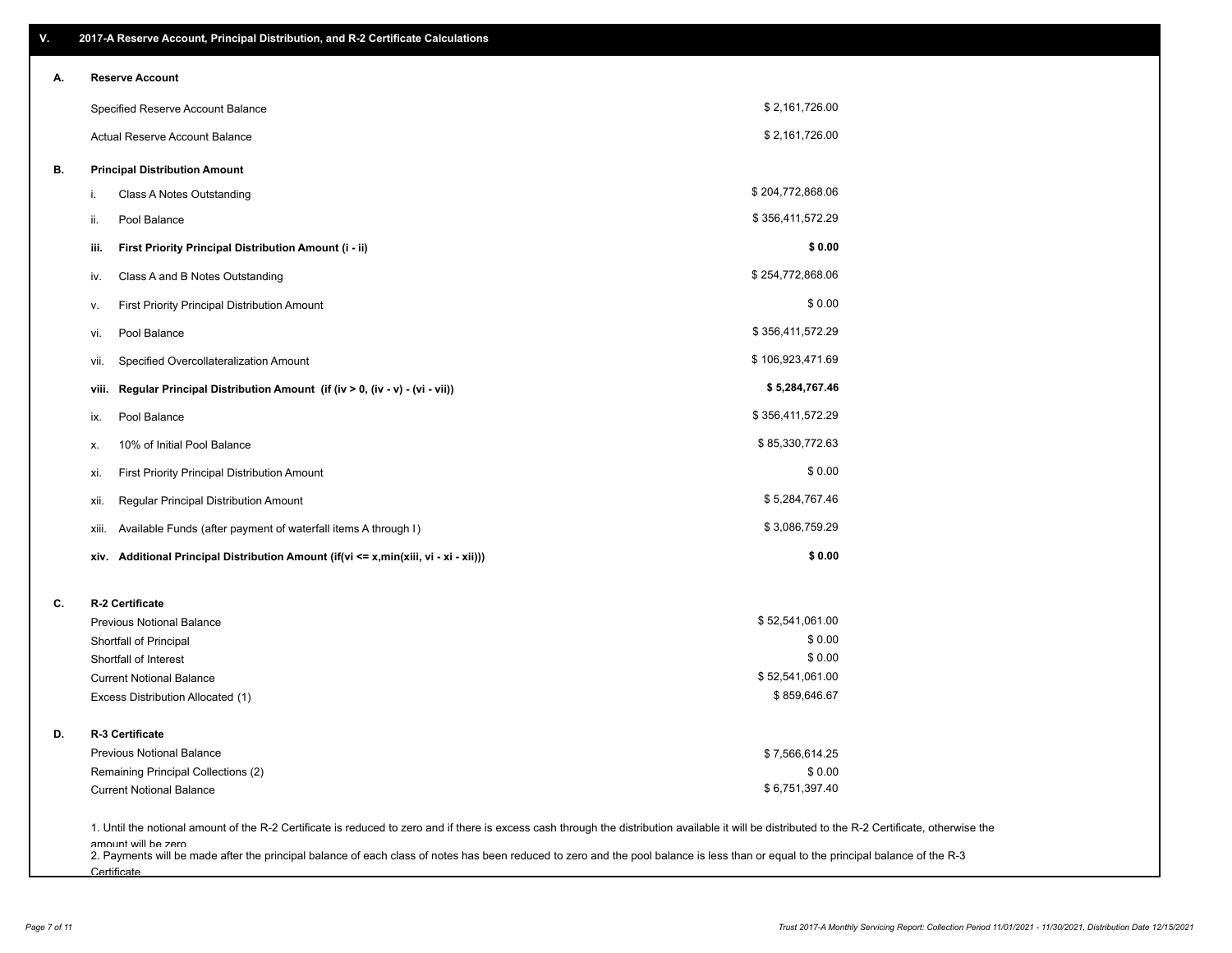|    |                                                         | Paid           | <b>Funds Balance</b> |
|----|---------------------------------------------------------|----------------|----------------------|
|    | <b>Total Available Funds</b>                            |                | \$9,090,751.11       |
| A  | <b>Trustee Fees</b>                                     | \$0.00         | \$9,090,751.11       |
| В  | <b>Servicing Fees</b>                                   | \$234,925.77   | \$8,855,825.34       |
| C  | i. Administration Fees                                  | \$8,333.00     | \$8,847,492.34       |
|    | ii. Unreimbursed Administrator Advances plus any Unpaid | \$0.00         | \$8,847,492.34       |
| D  | Class A Noteholders Interest Distribution Amount        | \$330,132.26   | \$8,517,360.08       |
| Е  | First Priority Principal Payment                        | \$0.00         | \$8,517,360.08       |
| F. | Class B Noteholders Interest Distribution Amount        | \$145,833.33   | \$8,371,526.75       |
| G  | <b>Reinstatement Reserve Account</b>                    | \$0.00         | \$8,371,526.75       |
| H  | Regular Principal Distribution                          | \$5,284,767.46 | \$3,086,759.29       |
|    | <b>Carryover Servicing Fees</b>                         | \$0.00         | \$3,086,759.29       |
| J  | Additional Principal Distribution Amount                | \$0.00         | \$3,086,759.29       |
| Κ  | Unpaid Expenses of Trustee                              | \$0.00         | \$3,086,759.29       |
| L  | Unpaid Expenses of Administrator                        | \$0.00         | \$3,086,759.29       |
| M  | i. Remaining Funds to the R-1 Certificateholder(s)      | \$2,227,112.62 | \$859,646.67         |
|    | ii. Remaining Funds to the R-2 Certificateholder(s)     | \$859,646.67   | \$0.00               |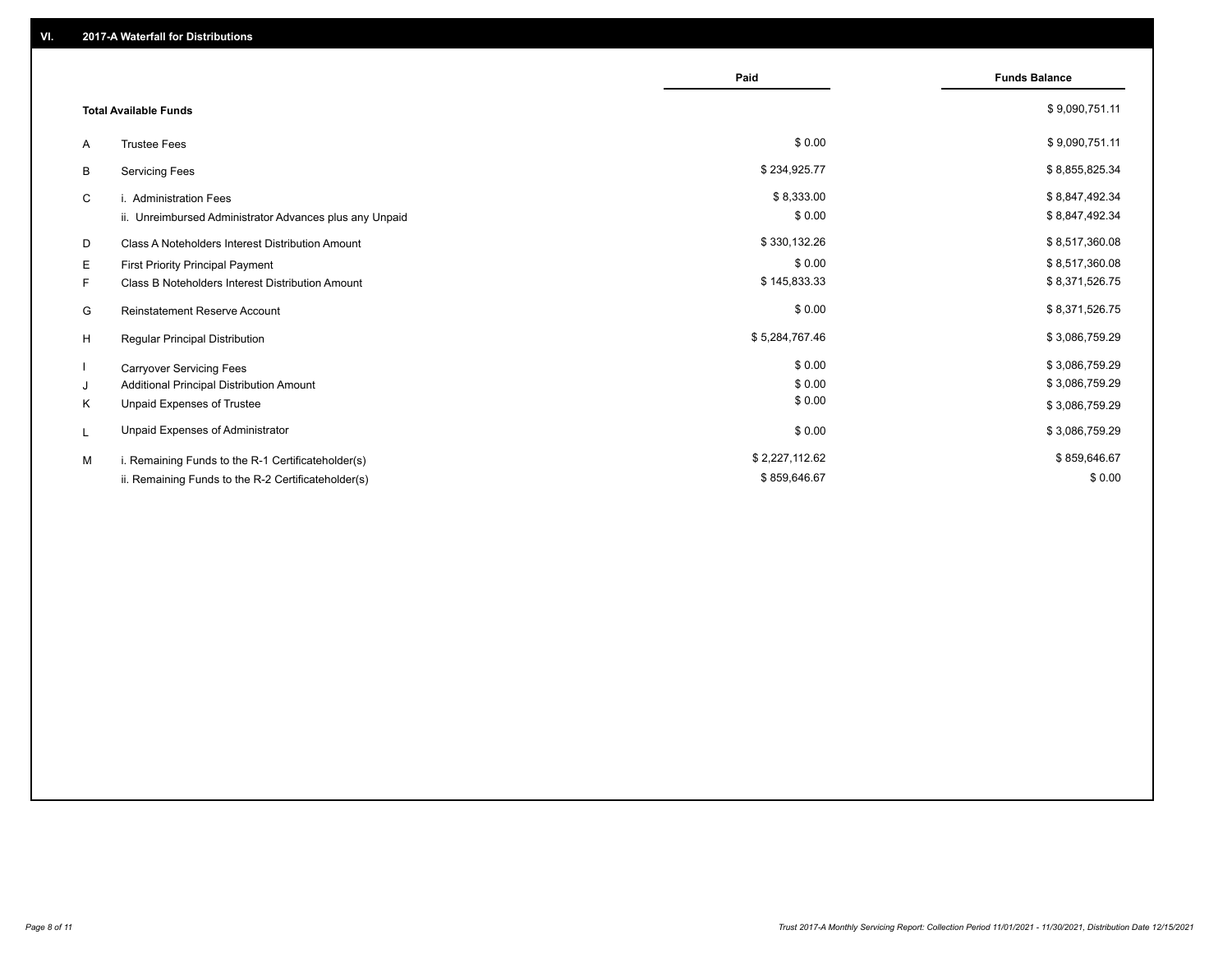| <b>Distribution Amounts</b>                                |                         |                         |                         |
|------------------------------------------------------------|-------------------------|-------------------------|-------------------------|
|                                                            | A <sub>2</sub> A        | A <sub>2</sub> B        | в                       |
| Cusip/Isin                                                 | 78448WAB1               | 78448WAC9               | 78448WAD7               |
| <b>Beginning Balance</b>                                   | \$102,386,434.03        | \$102,386,434.03        | \$50,000,000.00         |
| Index                                                      | <b>FIXED</b>            | <b>LIBOR</b>            | <b>FIXED</b>            |
| Spread/Fixed Rate                                          | 2.88%                   | 0.90%                   | 3.50%                   |
| Record Date (Days Prior to Distribution)                   | 1 NEW YORK BUSINESS DAY | 1 NEW YORK BUSINESS DAY | 1 NEW YORK BUSINESS DAY |
| <b>Accrual Period Begin</b>                                | 11/15/2021              | 11/15/2021              | 11/15/2021              |
| <b>Accrual Period End</b>                                  | 12/15/2021              | 12/15/2021              | 12/15/2021              |
| Daycount Fraction                                          | 0.08333333              | 0.08333333              | 0.08333333              |
| Interest Rate*                                             | 2.88000%                | 0.98925%                | 3.50000%                |
| <b>Accrued Interest Factor</b>                             | 0.002400000             | 0.000824375             | 0.002916667             |
| <b>Current Interest Due</b>                                | \$245,727.44            | \$84,404.82             | \$145,833.33            |
| Interest Shortfall from Prior Period Plus Accrued Interest | $\mathcal{S}$ -         | $\mathsf{\$}$ -         | $$ -$                   |
| <b>Total Interest Due</b>                                  | \$245,727.44            | \$84,404.82             | \$145,833.33            |
| Interest Paid                                              | \$245,727.44            | \$84,404.82             | \$145,833.33            |
| <b>Interest Shortfall</b>                                  | $\mathsf{\$}$ -         | $\mathsf{\$}$ -         | $\mathsf{\$}$ -         |
| <b>Principal Paid</b>                                      | \$2,642,383.73          | \$2,642,383.73          | $\mathcal{S}$ -         |
| <b>Ending Principal Balance</b>                            | \$99,744,050.30         | \$99,744,050.30         | \$50,000,000.00         |
| Paydown Factor                                             | 0.012290157             | 0.012290157             | 0.000000000             |
| <b>Ending Balance Factor</b>                               | 0.463925815             | 0.463925815             | 1.000000000             |

\* Pay rates for Current Distribution. For the interest rates applicable to the next distribution date, please see https://www.salliemae.com/about/investors/data/SMBabrate.txt.

**VII. 2017-A Distributions**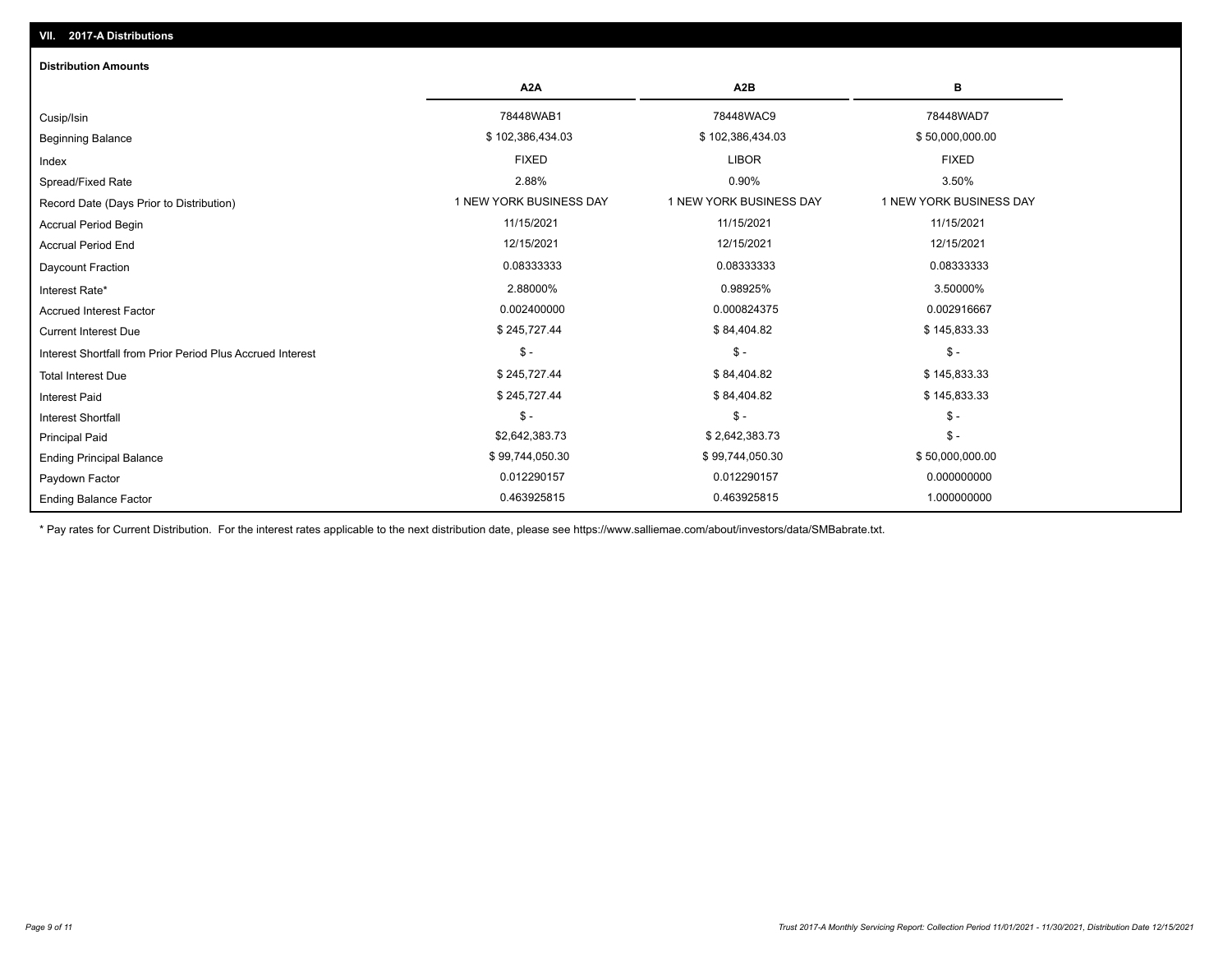## **Since Issued Total CPR**

$$
\text{total cPR} = 1 - \left(\frac{APB}{PPB}\right)^{\left(\frac{12}{MSC}\right)}
$$

APB = Actual period-end Pool Balance PPB = Projected period-end Pool Balance assuming no prepayments and no defaults Pool Balance = Sum(Principal Balance + Interest Accrued to Capitalize Balance) MSC = Months Since Cut-Off

I J Ι

## **Since-Issued Total Constant Prepayment Rate (CPR)**

Since-Issued Total CPR measures prepayments, both voluntary and involuntary, for a trust student loan pool over the life of a transaction. For each trust distribution, the actual month-end pool balance is compared against a month-end pool balance originally projected at issuance assuming no prepayments and defaults. For purposes of Since- Issued Total CPR calculations, projected period end pool balance assumes in-school status loans have up to a six month grace period before moving to repayment, grace status loans remain in grace status until their status end date and then to move to full principal and interest repayment, loans subject to interim interest or fixed payments during their in-school and grace period continue paying interim interest or fixed payments until full